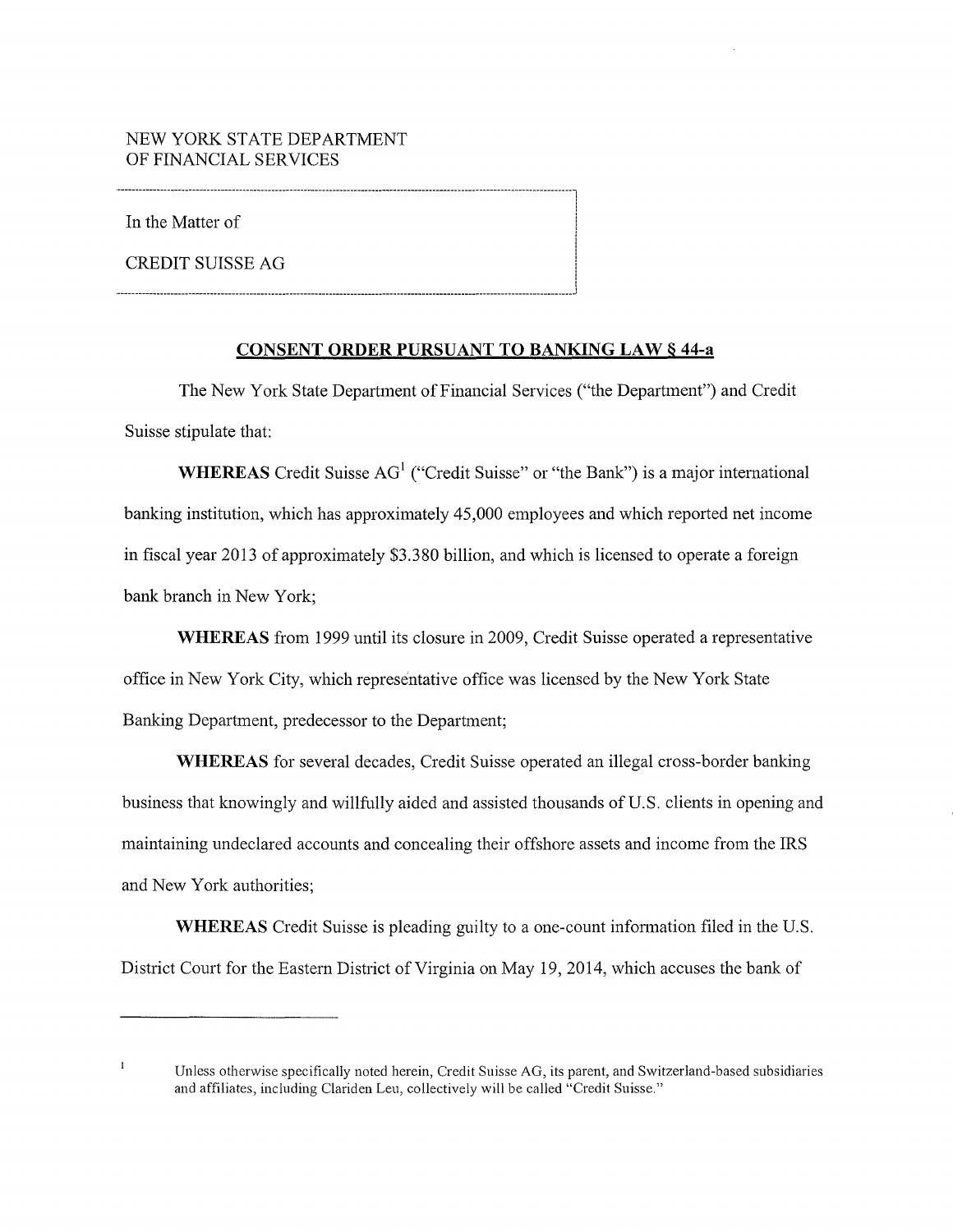conspiracy to assist the filing of false tax returns, and admitted certain facts and conduct, including:

- That it conspired to assist in the preparation and filing of false tax returns and conducted an illegal cross-border banking business that knowingly assisted thousands of U.S. customers in opening and maintaining Swiss accounts that were undeclared and hidden from U.S. authorities;
- That it utilized the Bank's New York Representative Office to further the scheme by hosting meetings, providing account statements, and otherwise assisting U.S. clients filing false and fraudulent U.S. tax reporting documents, including tax returns;
- That it advised U.S. customers not to maintain account records and that employees in the Bank's New York Representative Office destroyed account statements that had been shown to U.S. customers in conformance with Swiss data secrecy restrictions and to further conceal the U.S. clients' undeclared Swiss accounts;
- That it maintained policies, training, and audits that were ineffective in preventing employees' illegal conduct or remedying misconduct in a timely and effective fashion;

**WHEREAS** Credit Suisse consented to a Cease & Desist Order and agreed to a \$196.5 million settlement with the Securities and Exchange Commission on February 21, 2014, in which the Bank admitted to facts constituting willful violations of federal securities laws, including that Credit Suisse bankers traveled to New York to solicit clients and engage in unregistered investment advising and securities business for some of the several thousand U.S. customers who had Swiss accounts with Credit Suisse;

**WHEREAS** Credit Suisse provided false and misleading information to the New York State Banking Department regarding its New York Representative Office's activities, including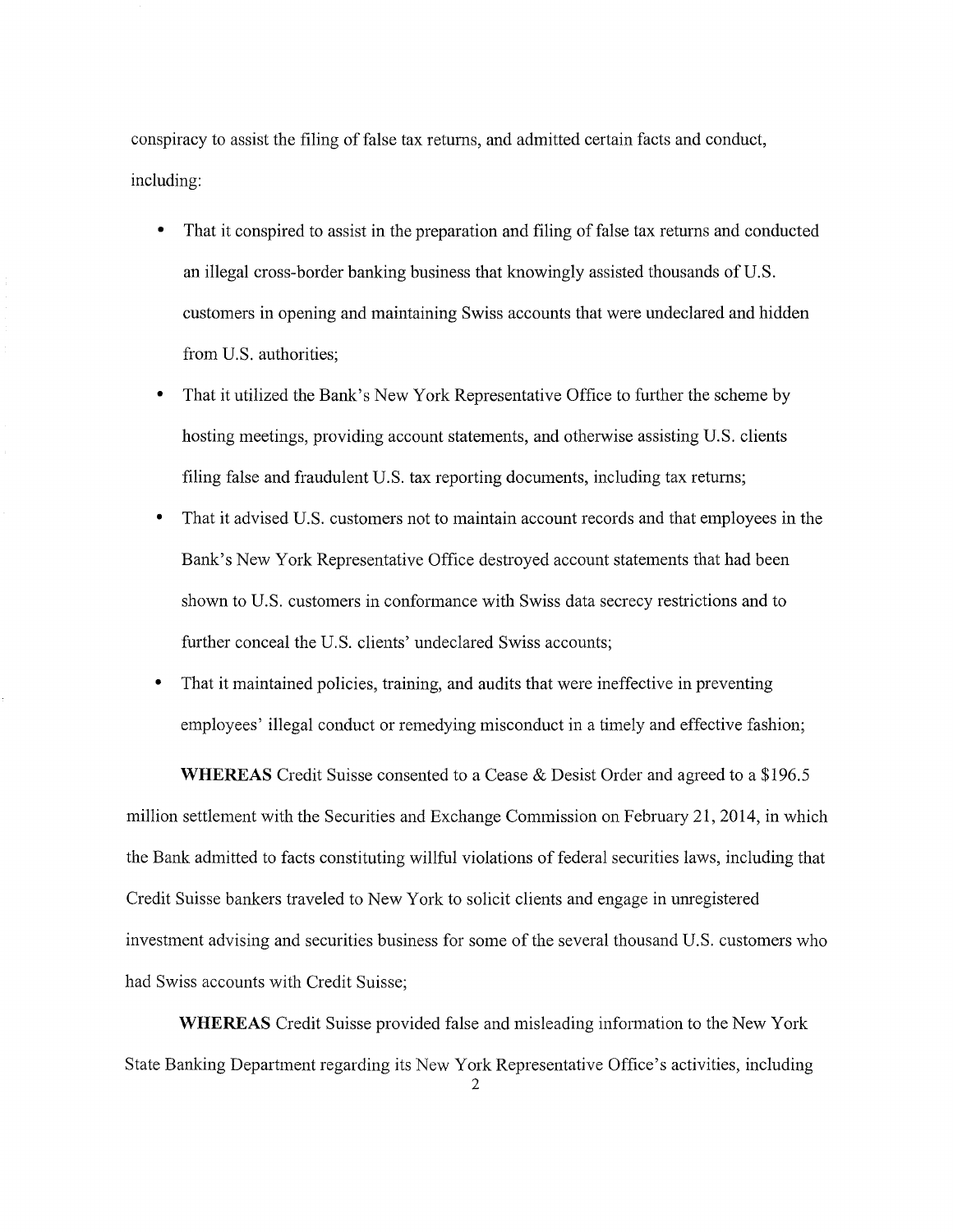averring, in materials submitted in conjunction with an application to operate the New York Representative Office, that:

- The Bank's policy prohibited providing any assistance to tax evasion; and
- Employees of the New York Representative Office would refuse any new client who indicated a desire to evade taxes;

**WHEREAS** Credit Suisse's New York Representative Office was a hub for Credit Suisse's U.S.-focused cross-border private banking business, and employees of the New York Representative Office furthered the scheme by, among other things:

- Soliciting U.S. taxpayers to open secret Swiss accounts with Credit Suisse;
- Facilitating meetings between U.S. customers and Credit Suisse Swiss bankers relating to the customers' secret Swiss accounts and providing other support to Credit Suisse Swiss bankers during their visits to the U.S.;
- Meeting with and conducting banking activity for U.S. customers who maintained secret Swiss bank accounts;
- Assisting U.S. customers in setting up offshore corporate entities to nominally hold the secret Credit Suisse accounts and hide their true tax status from U.S. authorities;

**WHEREAS** Swiss-based employees of the Bank regularly traveled to New York and conducted activities that both furthered the illegal tax evasion scheme and constituted improper banking and investment advising activities, including:

- Meeting existing customers to discuss secret accounts they held with Credit Suisse;
- Meeting prospective customers to discuss opening secret accounts;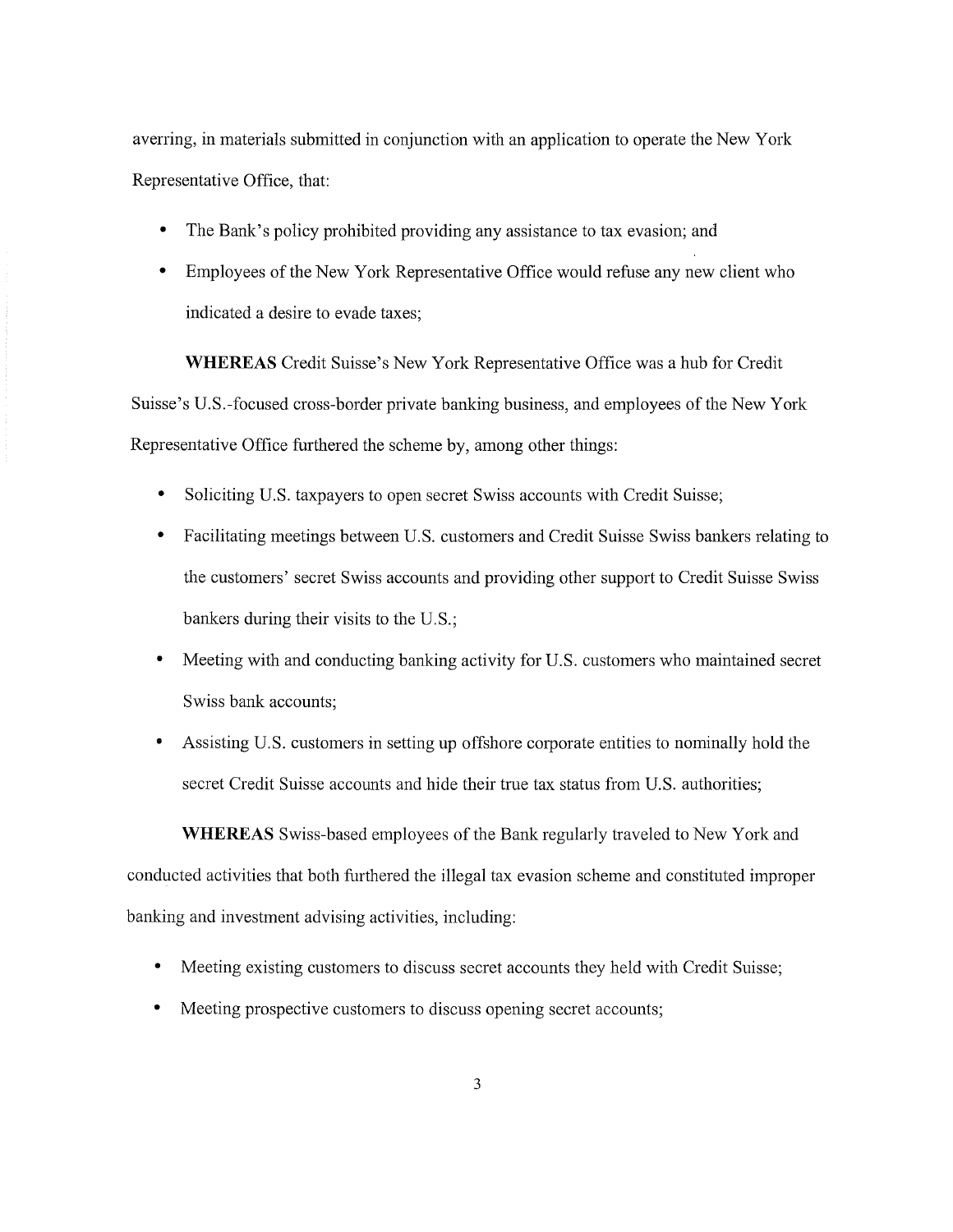- Advising customers about account maintenance and deposit and withdrawal practices to help avoid detection by U.S. authorities;
- Establishing and maintaining offshore corporate entities to nominally hold the secret Credit Suisse accounts;
- Providing investment advice and engaging in unlicensed banking and securities transactions;

**WHEREAS** Credit Suisse management encouraged and promoted the ongoing scheme, including by warning Swiss bankers who traveled to New York that they should take care to avoid detection of their U.S. activities and by forming close business relationships with third parties that helped Credit Suisse customers avoid U.S. taxes;

**WHEREAS** Credit Suisse maintained Swiss accounts for thousands of New York taxpayers, many of whom, with Credit Suisse's assistance, hid the accounts and their proceeds from federal and state tax authorities;

**WHEREAS** eight individuals – six Credit Suisse bankers, the head of the New York Representative Office, and one former employee of a Credit Suisse subsidiary who worked closely with Credit Suisse bankers -were indicted in the United States District Court for the Eastern District of Virginia in 2011 and accused of conspiracy to commit tax evasion;

**WHEREAS** both the head of the New York Representative Office, Roger Schaerer, and the Swiss-based managing director with direct supervisory oversight of the New York Representative Office, Markus Walder, were among the eight individuals indicted;

**WHEREAS** to date, two of the eight individual defendants have pled guilty, admitting that they conducted various acts in furtherance of the tax evasion scheme in New York, including working in conjunction with the New York Representative Office;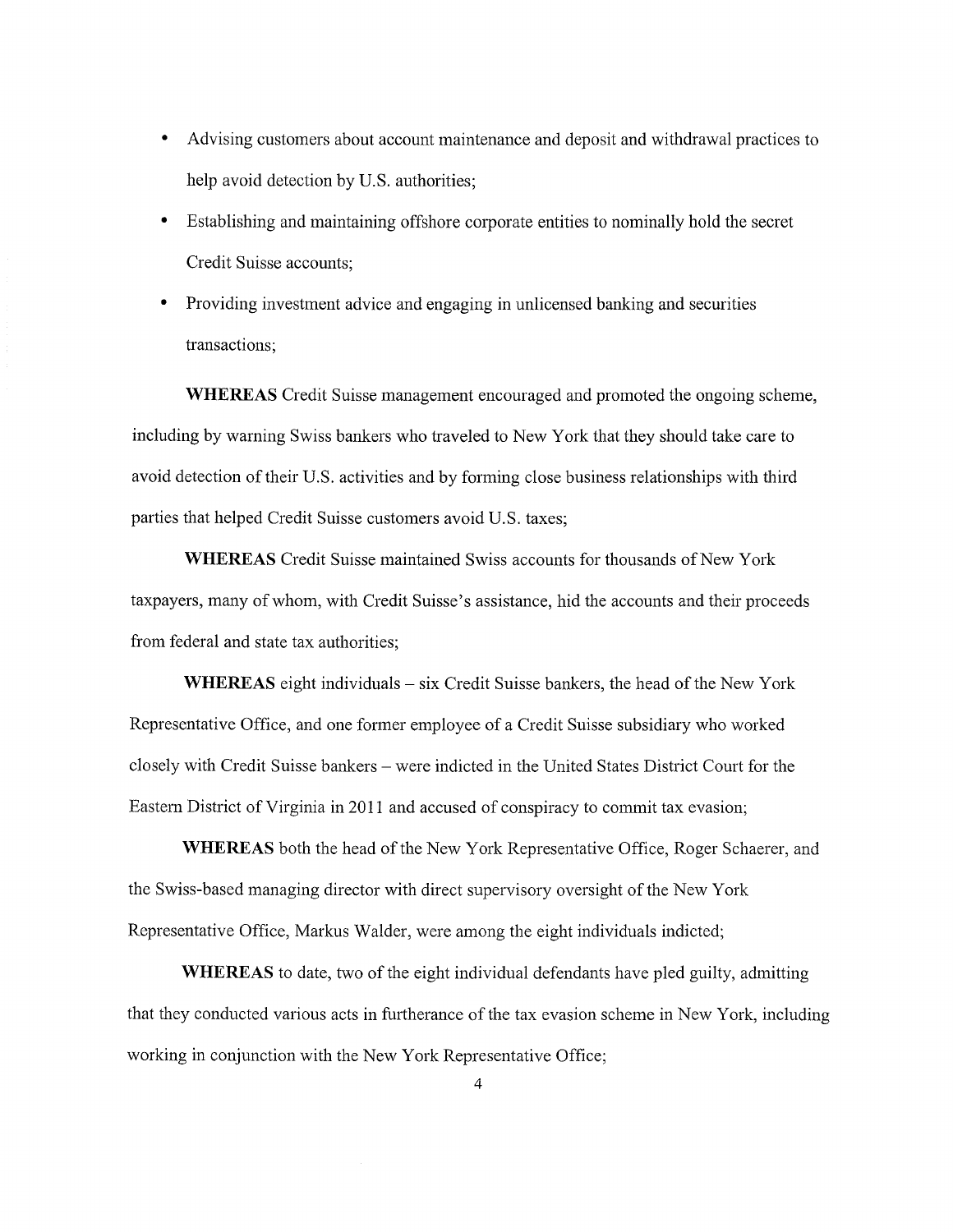**WHEREAS** three of the accused bankers- Markus Walder, Susanne Ruegg Meier, and Marco Parenti Adami – remain employed by Credit Suisse on administrative leave;

**NOW THEREFORE,** pursuant to the Superintendent's authority under Section 44-a of the Banking Law, the Department and Credit Suisse are willing to resolve the matters cited herein without further proceedings as follows:

#### **SETTLEMENT PROVISIONS**

## **Monetary Penalty**

1. Credit Suisse shall pay a civil monetary penalty to the Department pursuant to Banking Law Section 44-a in the amount of \$715,000,000. Credit Suisse shall pay the entire amount within ten days of executing this Consent Order. Credit Suisse agrees that it will not claim, assert, or apply for a tax deduction or tax credit with regard to any U.S. federal, state, or local tax, directly or indirectly, for any portion of the civil monetary penalty paid pursuant to this Consent Order.

## **Monitor**

2. The Bank will engage an independent monitor, selected by the Department in the exercise of its sole discretion after appropriate consultation with Credit Suisse, to conduct, consistent with applicable law, a comprehensive review of the Bank's compliance programs, policies, and procedures in place at the time of the conduct discussed in this Consent Order through the present.

- 3. The monitor will review and report on:
- The elements of the Bank's corporate governance that contributed to or facilitated the wrongdoing discussed in this Consent Order and that permitted it to go on;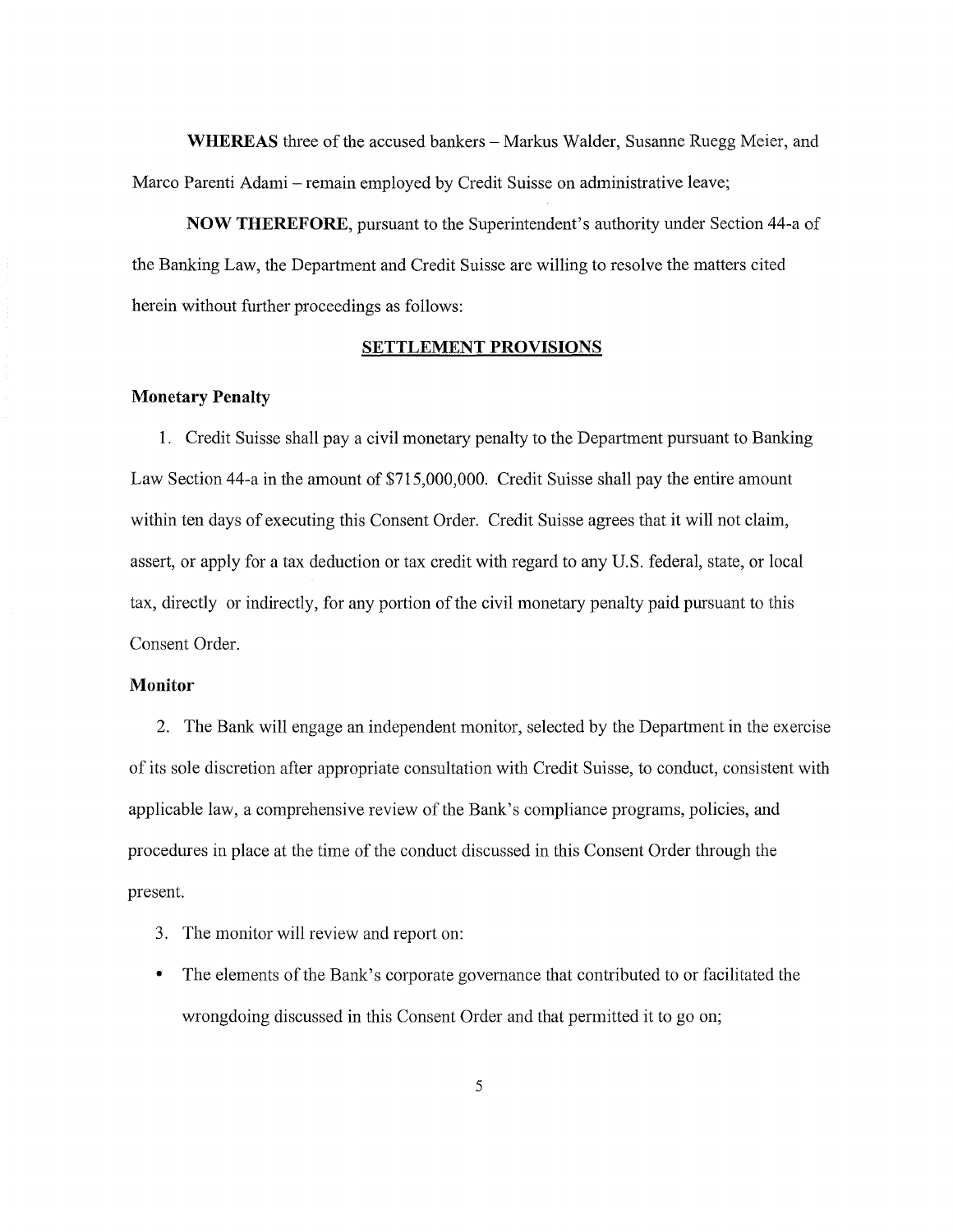- The involvement of individual employees, including but not limited to present and former officers, directors, and other employees, in the conduct discussed in this Consent Order;
- The timeliness and effectiveness of the Bank's efforts to correct the misconduct identified in this Consent Order;
- Enhancements to the Bank's reporting structure and compliance programs that will benefit the Bank's efforts to comply with U.S. and New York law in the future, and ensure safety and soundness.

4. Credit Suisse and its management will fully cooperate with the monitor and support its investigation by, among other things, providing the monitor with access to all relevant personnel, files, reports, or evidence, whether located in New York, Switzerland, or elsewhere.

5. The term of the monitor's engagement will be determined by the Department, but will not exceed two years. Any dispute as to the scope of the monitor's authority or mandate will be resolved by the Department in the exercise of its sole discretion after appropriate consultation with Credit Suisse and the monitor.

6. Within six months of the date of formal engagement, the monitor shall submit to the Department and Credit Suisse's Board of Directors a written interim report stating the work done and conclusions reached to date. The monitor shall submit a written progress report to the Department and to Credit Suisse at intervals to be determined by the Department. The monitor shall submit its final report to the Department and to Credit Suisse's Board of Directors, including proposals for improvements to Credit Suisse's compliance programs, at the conclusion of the engagement.

7. Within sixty days of receiving the monitor's final report, Credit Suisse will submit to the Department a written plan to improve and enhance its compliance programs with respect to U.S.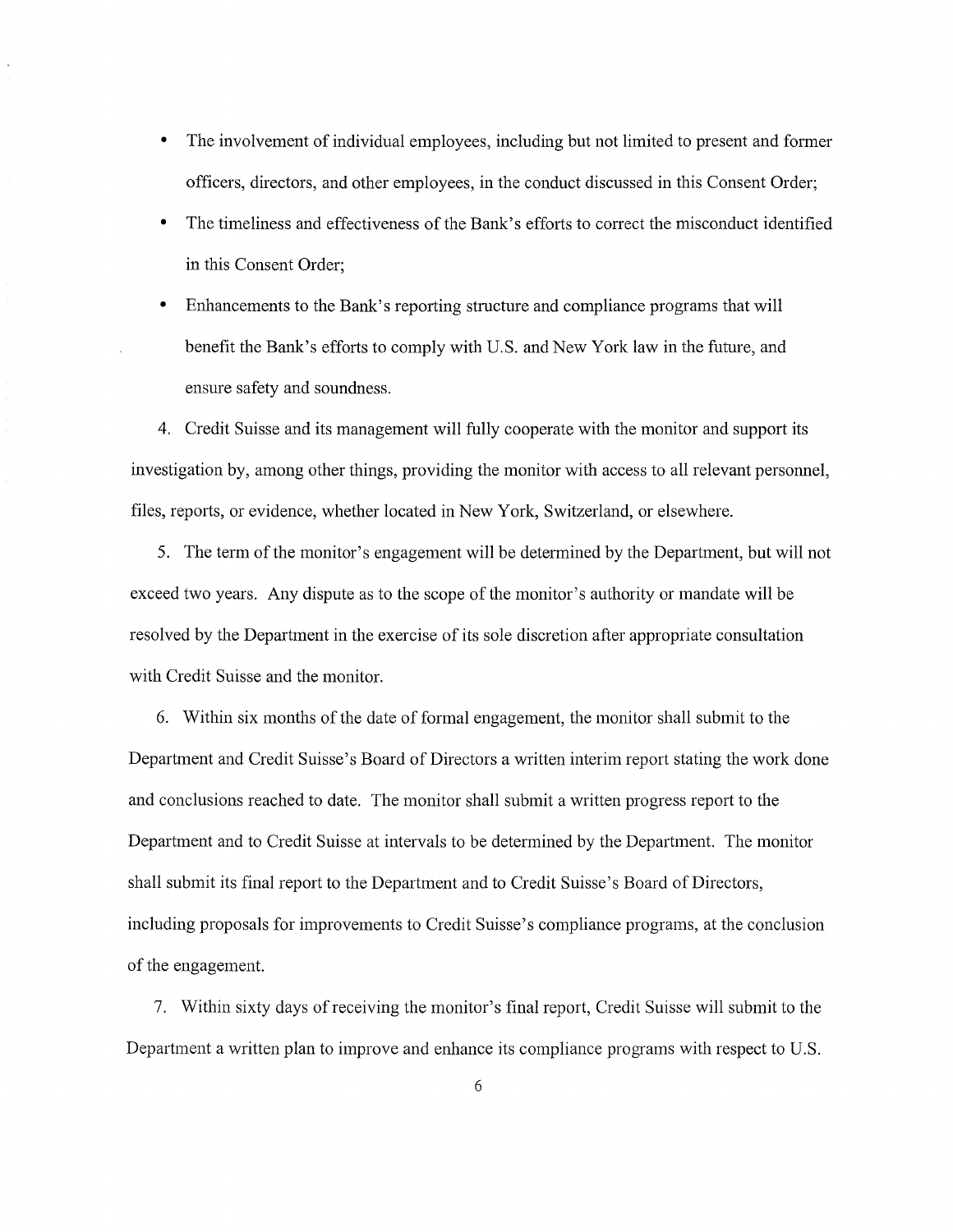and New York law, which will include a plan for implementing any recommendations made by the monitor or an explanation as to why the monitor's recommendations are not being incorporated.

#### **Maintenance of Records**

8. Credit Suisse will maintain in the U.S. all records of all financial transactions conducted by Credit Suisse in the U.S., and will make such records available, upon request, to the Department and to the monitor provided for in this Consent Order.

## **Employee Discipline**

9. Credit Suisse must terminate the employment of Markus Walder, Susanne Ruegg Meier, and Marco Parenti Adami. Credit Suisse will notify them of the termination by May 30, 2014, and terminate their employment by August 31, 2014. Credit Suisse shall provide the Department with regular updates about the progress of the termination process.

10. Credit Suisse has agreed that it will not directly or indirectly hire, retain, or enter into any contract, agreement, or business relationship with the following nine individuals, who have been found by the Department to have participated in the conduct discussed in this Consent Order: Markus Walder, Marco Parenti Adami, Susanne Ruegg Meier, Roger Schaerer, Emanuel Agustoni, Michele Bergantino, Andreas Bachmann, Josef Dörig, and Beda Singenberger.

## **Breach of Consent Order**

11. In the event that the Department believes Credit Suisse to be in material breach of the Consent Order, the Department will provide written notice to Credit Suisse and Credit Suisse must, within ten business days of receiving such notice, or on a later date if so determined in the Department's sole discretion, appear before the Department to demonstrate that no material breach has occurred or that the breach has been cured.

7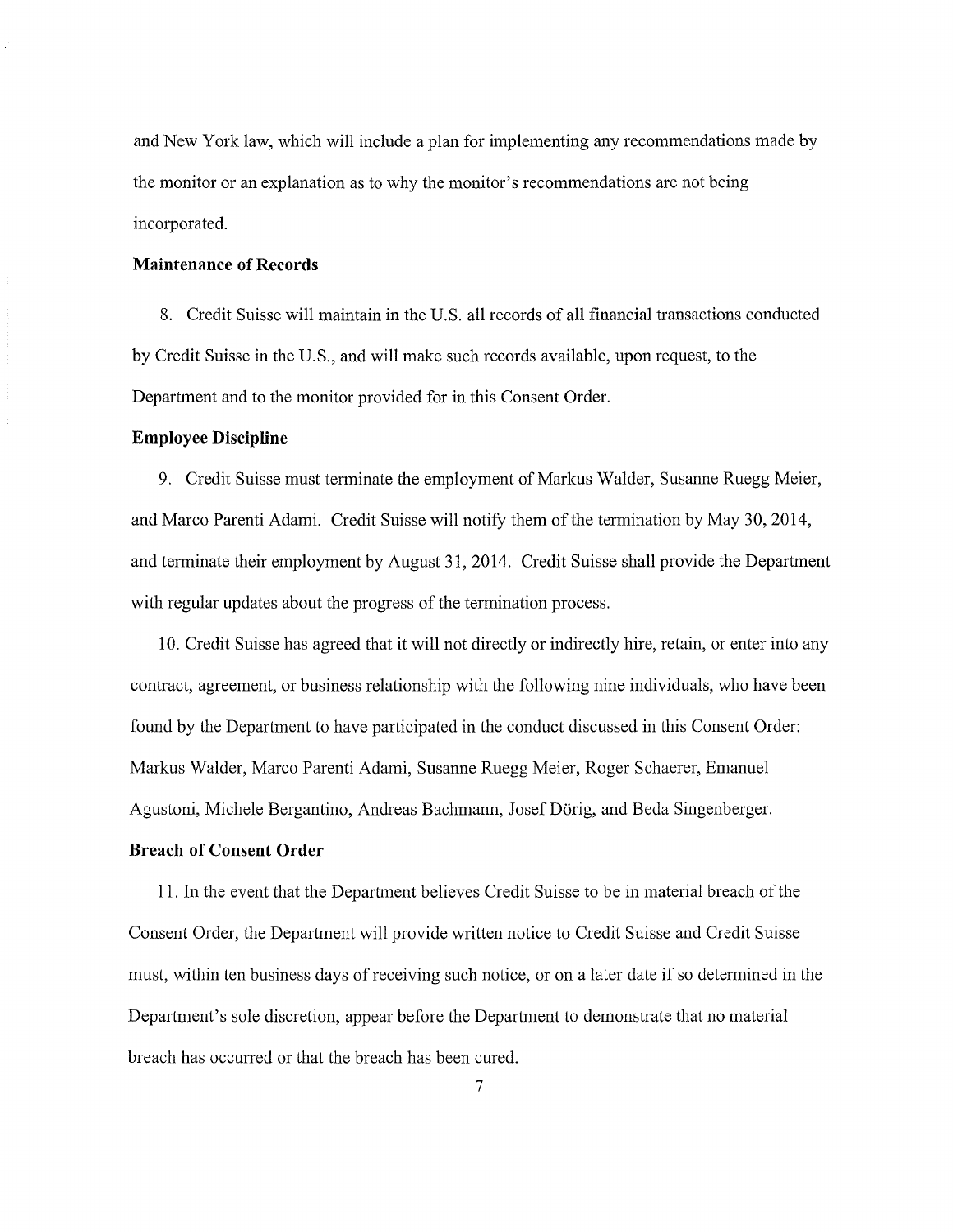12. The parties understand and agree that Credit Suisse's failure to make the required showing within the designated time period shall be presumptive evidence of Credit Suisse's breach. Upon a finding that Credit Suisse has breached this Consent Order, the Department has all the remedies available to it under New York Banking and Financial Services Law and may use any evidence available to the Department in any ensuing hearings, notices, or orders.

## **Wavier of Rights**

13. The parties understand and agree that no provision of this Consent Order is subject to review in any court or tribunal outside the Department.

#### **Parties Bound by the Consent Order**

14. This Consent Order is binding on the Department and Credit Suisse, as well as Credit Suisse's successors and assigns that are under the Department's supervisory authority. But this Consent Order does not bind any federal or other state agency or any law enforcement authority.

15. No further action will be taken by the Department against Credit Suisse for the conduct set forth in the Consent Order, provided that Credit Suisse complies with the terms of the Consent Order.

16. Notwithstanding any other provision in this Consent Order, however, the Department may undertake additional action against Credit Suisse for transactions or conduct that Credit Suisse did not disclose to the Department in connection with the Department's investigation into this matter.

8